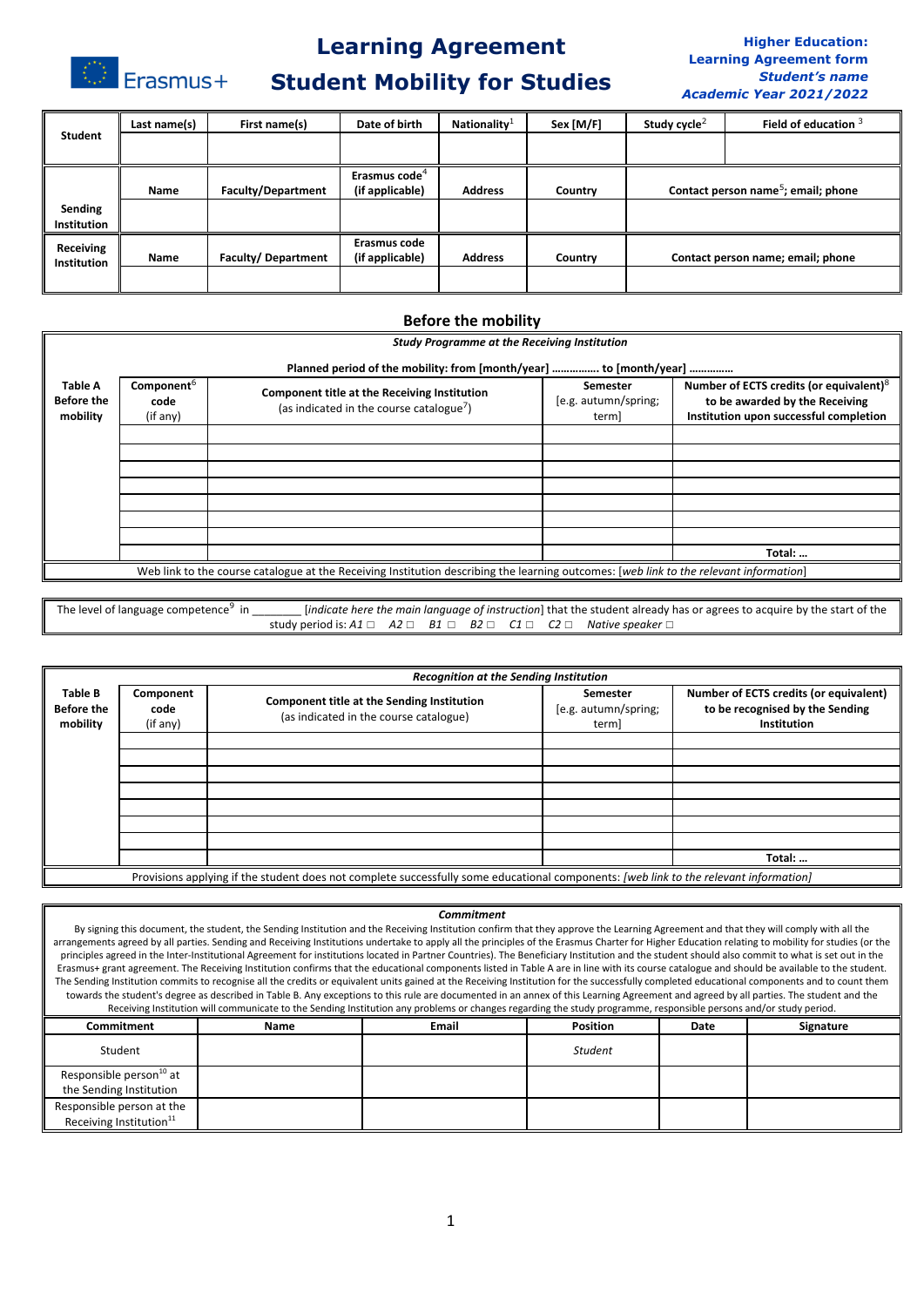

## **During the Mobility**

|                                    | <b>Exceptional changes to Table A</b><br>(to be approved by e-mail or signature by the student, the responsible person in the Sending Institution and the responsible person in the Receiving Institution) |                                                                                                         |                                                     |                                            |                                 |                                                     |  |
|------------------------------------|------------------------------------------------------------------------------------------------------------------------------------------------------------------------------------------------------------|---------------------------------------------------------------------------------------------------------|-----------------------------------------------------|--------------------------------------------|---------------------------------|-----------------------------------------------------|--|
| Table A2<br>During the<br>mobility | Component<br>code<br>(if any)                                                                                                                                                                              | <b>Component title at the Receiving</b><br><b>Institution</b><br>(as indicated in the course catalogue) | <b>Deleted</b><br>component<br>[tick if applicable] | Added<br>component<br>[tick if applicable] | Reason for change <sup>12</sup> | Number of<br><b>ECTS</b> credits<br>(or equivalent) |  |
|                                    |                                                                                                                                                                                                            |                                                                                                         | X                                                   |                                            | Choose an item.                 |                                                     |  |
|                                    |                                                                                                                                                                                                            |                                                                                                         |                                                     | ⊠                                          | Choose an item.                 |                                                     |  |

|                                    | <b>Exceptional changes to Table B (if applicable)</b><br>(to be approved by e-mail or signature by the student and the responsible person in the Sending Institution) |                                                                                             |                                                     |                                            |                                        |  |
|------------------------------------|-----------------------------------------------------------------------------------------------------------------------------------------------------------------------|---------------------------------------------------------------------------------------------|-----------------------------------------------------|--------------------------------------------|----------------------------------------|--|
| Table B2<br>During the<br>mobility | Component<br>code<br>(if any)                                                                                                                                         | <b>Component title at the Sending Institution</b><br>(as indicated in the course catalogue) | <b>Deleted</b><br>component<br>[tick if applicable] | Added<br>component<br>[tick if applicable] | Number of ECTS credits (or equivalent) |  |
|                                    |                                                                                                                                                                       |                                                                                             |                                                     |                                            |                                        |  |
|                                    |                                                                                                                                                                       |                                                                                             |                                                     |                                            |                                        |  |

### **After the Mobility**

|                                         | <b>Transcript of Records at the Receiving Institution</b> |                                                                                               |                                                                         |                                                     |                                                                  |
|-----------------------------------------|-----------------------------------------------------------|-----------------------------------------------------------------------------------------------|-------------------------------------------------------------------------|-----------------------------------------------------|------------------------------------------------------------------|
|                                         |                                                           | Start and end dates of the study period: from [day/month/year]  to [day/month/year]           |                                                                         |                                                     |                                                                  |
| <b>Table C</b><br>After the<br>mobility | Component<br>code<br>(if any)                             | <b>Component title at the Receiving Institution</b><br>(as indicated in the course catalogue) | Was the component<br>successfully completed<br>by the student? [Yes/No] | <b>Number of ECTS</b><br>credits<br>(or equivalent) | <b>Grades received</b><br>at the Receiving<br><b>Institution</b> |
|                                         |                                                           |                                                                                               |                                                                         |                                                     |                                                                  |
|                                         |                                                           |                                                                                               |                                                                         |                                                     |                                                                  |
|                                         |                                                           |                                                                                               |                                                                         |                                                     |                                                                  |
|                                         |                                                           |                                                                                               |                                                                         |                                                     |                                                                  |
|                                         |                                                           |                                                                                               |                                                                         |                                                     |                                                                  |
|                                         |                                                           |                                                                                               |                                                                         | Total:                                              |                                                                  |

|                                  | Transcript of Records and Recognition at the Sending Institution<br>Start and end dates of the study period: from [day/month/year]  to [day/month/year] |                                                                                                    |                                                                |                                                                           |  |  |
|----------------------------------|---------------------------------------------------------------------------------------------------------------------------------------------------------|----------------------------------------------------------------------------------------------------|----------------------------------------------------------------|---------------------------------------------------------------------------|--|--|
| Table D<br>After the<br>mobility | Component<br>code<br>(if any)                                                                                                                           | Title of recognised component at the Sending Institution<br>(as indicated in the course catalogue) | <b>Number of ECTS credits</b><br>(or equivalent)<br>recognised | Grades registered at the<br><b>Sending Institution</b><br>(if applicable) |  |  |
|                                  |                                                                                                                                                         |                                                                                                    |                                                                |                                                                           |  |  |
|                                  |                                                                                                                                                         |                                                                                                    |                                                                |                                                                           |  |  |
|                                  |                                                                                                                                                         |                                                                                                    | Total:                                                         |                                                                           |  |  |